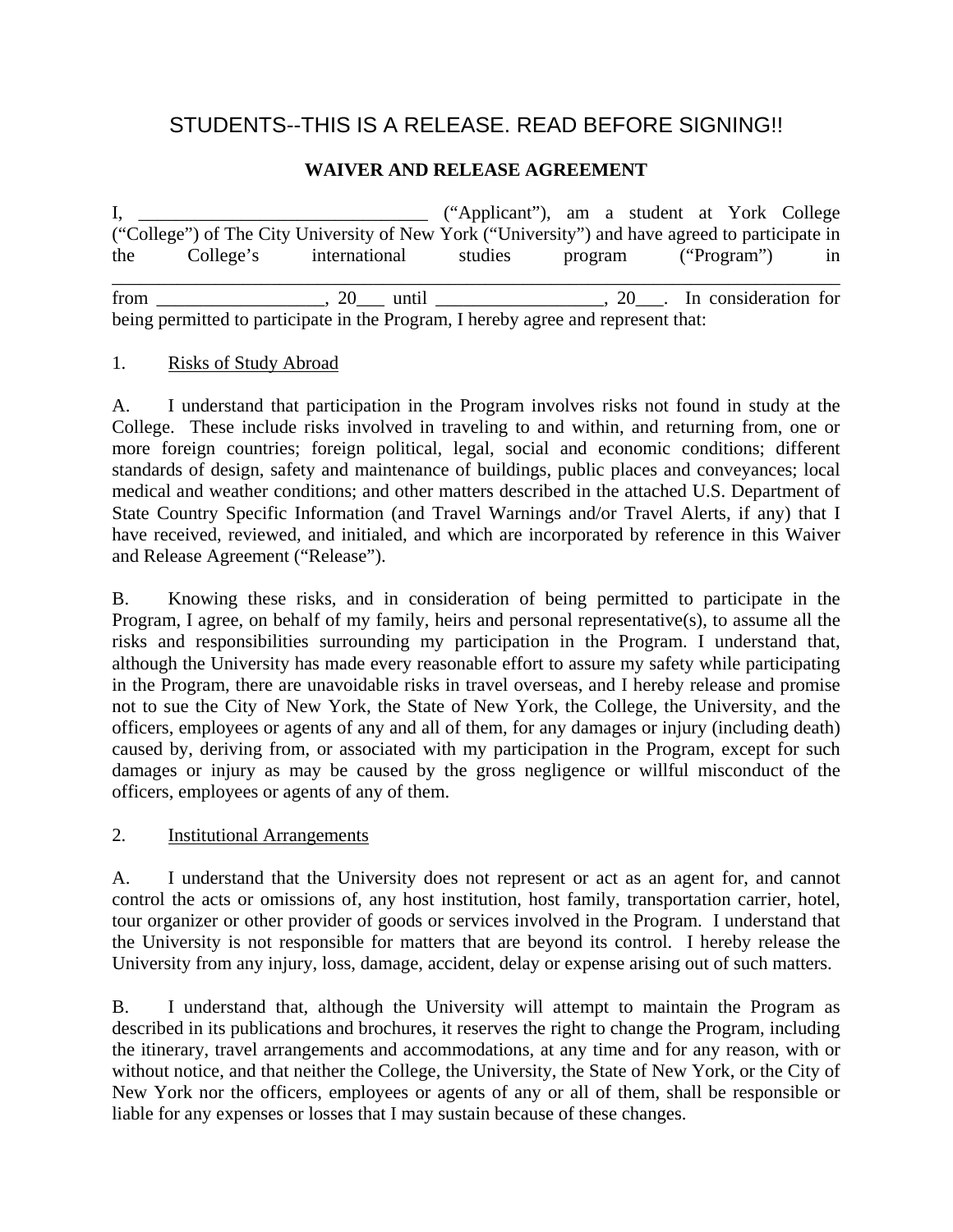C. I understand that the University is not in any way responsible for my well being with respect to any travel to destinations beyond those specifically required under the Program that I may choose to undertake before, during, or after the Program.

# 3. Health and Safety

A. I have consulted with a medical doctor with regard to my personal medical needs. There are no health-related reasons or problems which preclude or restrict my participation in the Program.

B. I have or will secure health insurance to provide adequate coverage for any injuries or illnesses that I may sustain or experience while participating in the Program. By my signature below I certify that I have confirmed that my health care coverage will adequately cover me while outside the United States, and hereby release the City of New York, the State of New York, the College, the University, and the officers, employees or agents of any and all of them, from any responsibility or liability for expenses incurred by me for injuries or illnesses (including death) occurring during and/or arising from the Program, that I may incur because of those injuries or illnesses.

C. The University may, but is not obligated to, take any actions regarding my health and safety that it considers to be warranted under the circumstances. I agree to pay all expenses relating thereto and release the University from any liability for any such actions.

4. Standards of Conduct

A. I understand that each foreign country has its own laws and standards of acceptable conduct, including dress, manners, morals, politics, drug use and behavior. I recognize that behavior that violates those laws or standards could harm the University's relations with those countries and the institutions therein, as well as my own health and safety. I will become informed of, and will abide by, all such laws and standards for each country to or through which I will travel during the Program.

B. I also will comply with the University's rules, standards and instructions for student behavior. I waive and release all claims against the University that arise at a time when I am not under the direct supervision of the University or that are caused by my failure to remain under such supervision or to comply with such rules, standards and instructions.

C. I agree that the University has the right to enforce the standards and conduct described herein, in its sole judgment, and that it may impose restrictions, up to and including removal and termination from the Program, for violating these standards or for any behavior detrimental to or incompatible with the interest, harmony and welfare of the College, the University, the Program or other participants. I agree that, due to the circumstances of foreign study programs, procedures for notice, hearing and appeal applicable to student disciplinary proceedings at the University do not apply. If I am terminated from the Program, I consent to going home at my own expense with no refund of fees.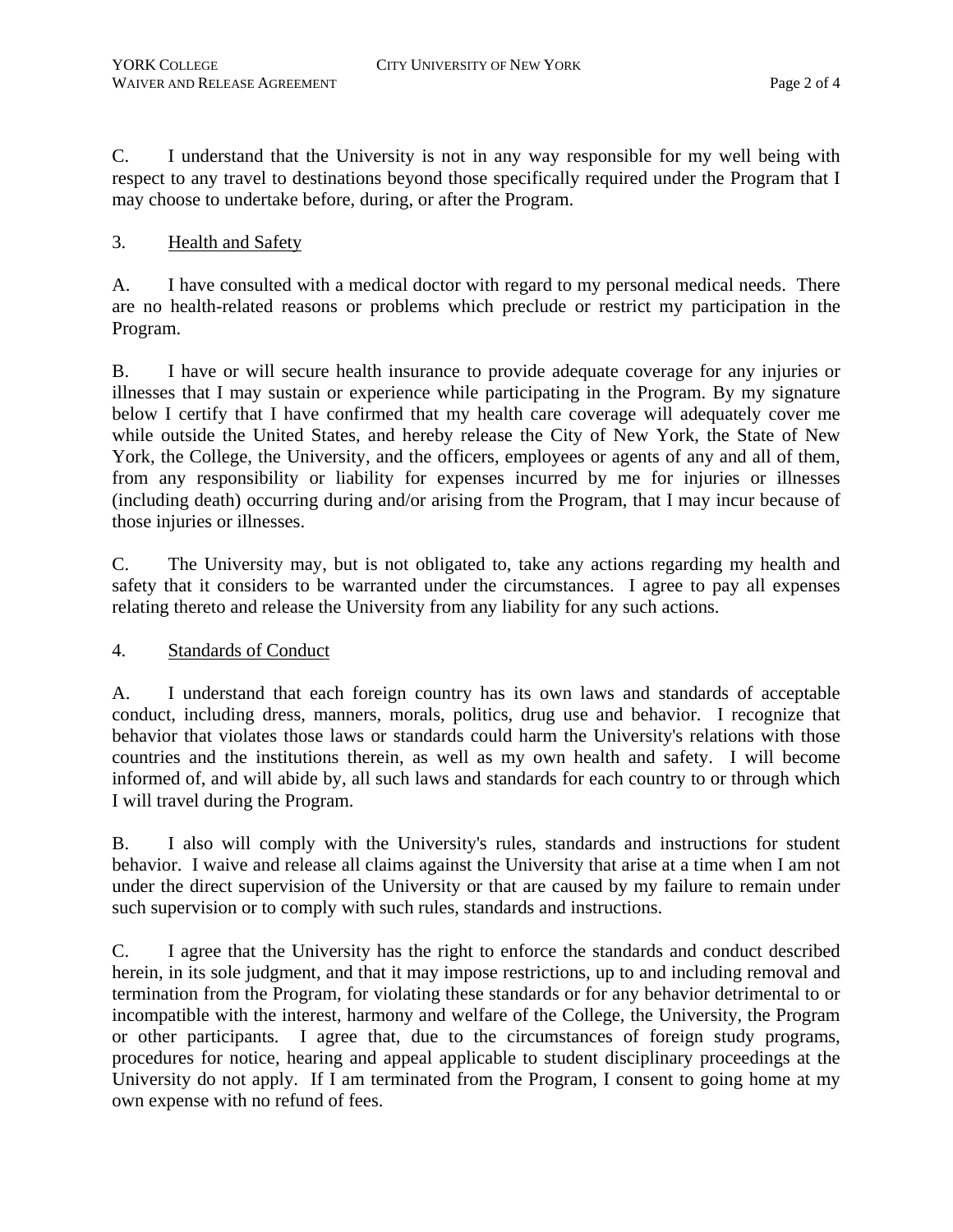D. I will attend to any legal problems I encounter with any foreign nationals or government of the host country. The University is not responsible for providing any assistance under such circumstances.

### 5. Miscellaneous Legal Provisions

A. I agree that, should any provision or aspect of this Release be found to be unenforceable, that all remaining provisions of the Release will remain in full force and effect.

B. I represent that my agreement to the provisions herein is wholly voluntary, and further understand that, prior to signing this Release, I have the right to consult with the adviser, counselor, or attorney of my choice.

C. This Release represents my complete understanding with the College and the University concerning their responsibility and liability for my participation in the Program. It supersedes any previous or contemporaneous understandings I may have had with the College or the University on this subject, whether written or oral, and cannot be changed or amended in any way without my written concurrence.

D. I represent that I am at least eighteen years of age or, if not, that I have secured on the following page, the signature of my parent or guardian as well as my own.

# **I HAVE READ THIS RELEASE FORM CAREFULLY BEFORE SIGNING IT.**

STATE OF )  $\overline{\phantom{a}}$  ss.: COUNTY OF )

Signature

On this  $\_\_\_\_$  day of  $\_\_\_\_\_$ , 200 $\_\_\_\_\$  before me personally appeared  $\_\_\_\_\_\_\_\_$ 

 to me known and known to me to be the person described in and who executed the foregoing instrument and acknowledged that s/he executed the same.

Notary Stamp

Notary Public

*Note: If Applicant is under the age of 18, then the following page must be completed, signed, and notarized.*